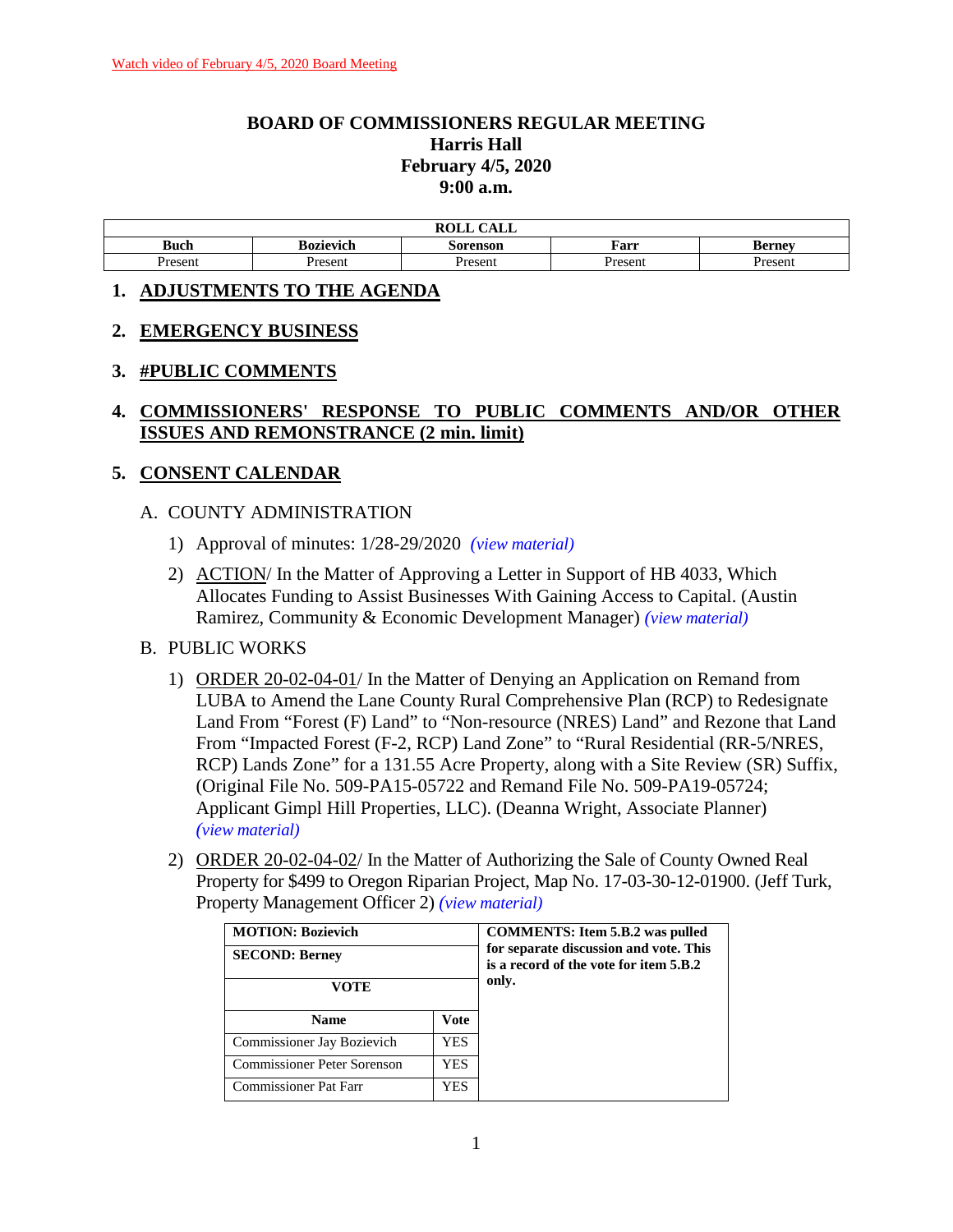| Commissioner Joe Berney          | YES |
|----------------------------------|-----|
| <b>Commissioner Heather Buch</b> | YES |

3) ACTION/ Aufderheide Scenic Bikeway Application – Letter of Support to the Oregon Parks and Recreation Department. (Dan Hurley, Public Works Director) *(view [material\)](http://www.lanecountyor.gov/UserFiles/Servers/Server_3585797/File/Government/BCC/2020/2020_AGENDAS/020420agenda/T.5.B.3.pdf)*

| <b>MOTION: Sorenson</b><br><b>SECOND: Berney</b> |            | <b>COMMENTS:</b> Item 5.B.2 was pulled<br>for separate discussion and vote. This<br>vote excludes item 5.B.2. |
|--------------------------------------------------|------------|---------------------------------------------------------------------------------------------------------------|
| VOTE                                             |            |                                                                                                               |
| <b>Name</b>                                      | Vote       |                                                                                                               |
| Commissioner Jay Bozievich                       | YES.       |                                                                                                               |
| Commissioner Peter Sorenson                      | <b>YES</b> |                                                                                                               |
| <b>Commissioner Pat Farr</b>                     | YES.       |                                                                                                               |
| <b>Commissioner Joe Berney</b>                   | YES.       |                                                                                                               |
| Commissioner Heather Buch                        | YES.       |                                                                                                               |

## **6. COUNTY COUNSEL**

A. Announcements

## **7. COUNTY ADMINISTRATION**

- A. Announcements
- B. ORDER 20-02-04-03/ In the Matter of Approving the January 2020 Lane County Community Public Safety Repair Plan Update Developed and Recommended by the Public Safety Coordinating Council. (Paul Solomon, PSCC Chair; Susan Sowards, PSCC Systems Analyst, LCOG Principal Criminal Justice Planner) (estimate 45 minutes [20/25]) **(10:00 a.m. Time Certain)** *(view [material\)](http://www.lanecountyor.gov/UserFiles/Servers/Server_3585797/File/Government/BCC/2020/2020_AGENDAS/020420agenda/T.7.B.pdf)*

| <b>MOTION: Bozievich</b>         |            | <b>COMMENTS:</b> |
|----------------------------------|------------|------------------|
| <b>SECOND: Berney</b>            |            |                  |
| <b>VOTE</b>                      |            |                  |
| <b>Name</b>                      | Vote       |                  |
| Commissioner Jay Bozievich       | <b>YES</b> |                  |
| Commissioner Peter Sorenson      | <b>YES</b> |                  |
| <b>Commissioner Pat Farr</b>     | <b>YES</b> |                  |
| Commissioner Joe Berney          | YES.       |                  |
| <b>Commissioner Heather Buch</b> | YES.       |                  |

C. DISCUSSION/ Lane County Justice Center Update. (Steve Mokrohisky, County Administrator; Debra Vogt, Presiding Judge; Patty Perlow, District Attorney; Cliff Harrold, Sheriff) (estimate 45 minutes [20/25]) **(11:00 a.m. Time Certain)** *(view [material\)](http://www.lanecountyor.gov/UserFiles/Servers/Server_3585797/File/Government/BCC/2020/2020_AGENDAS/020420agenda/T.7.C.pdf)*

#### **8. EXECUTIVE SESSION as per ORS 192.660**

(BCC Conference Room)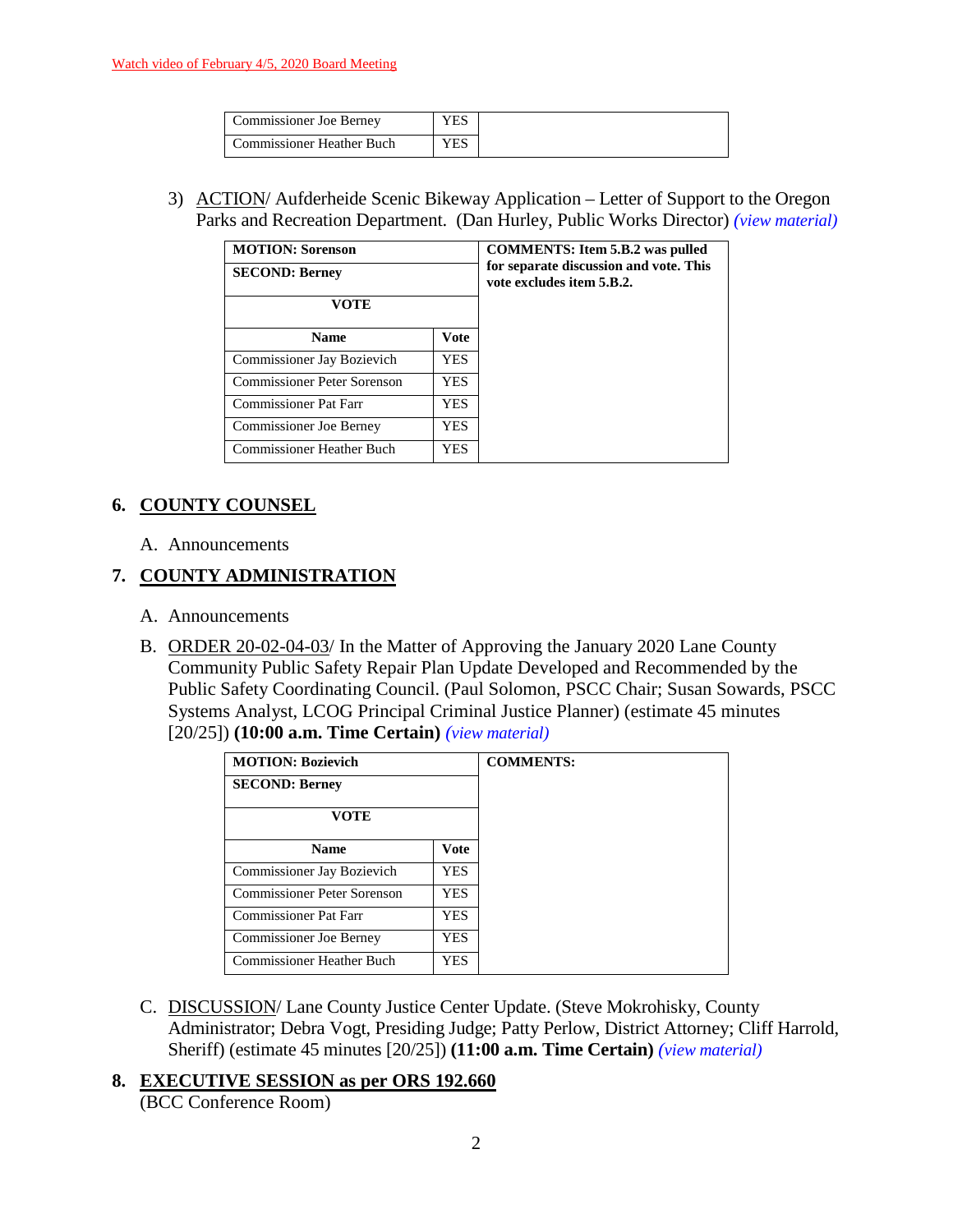## **9. OTHER BUSINESS**

#### **Recess**

# **TUESDAY, FEBRUARY 4, 2020 – REGULAR MEETING**

(1:30 p.m.) (Harris Hall)

## **10. PUBLIC WORKS**

- A. DISCUSSION/ Land Management Division Code Compliance Program Improvements. (Keir Miller, LMD Manager) (estimate 60 minutes [30/30]) *(view [material\)](http://www.lanecountyor.gov/UserFiles/Servers/Server_3585797/File/Government/BCC/2020/2020_AGENDAS/020420agenda/T.10.A.pdf)*
- B. ORDER/RESOLUTION 20-02-04-04/ In the Matter of Establishing a Climate Change Strategy for Lane County. (Dan Hurley, Director) (estimate 30 minutes [10/20]) *(view [material\)](http://www.lanecountyor.gov/UserFiles/Servers/Server_3585797/File/Government/BCC/2020/2020_AGENDAS/020420agenda/T.10.B.pdf)*

| <b>MOTION: Sorenson</b>          |            | <b>COMMENTS:</b> |
|----------------------------------|------------|------------------|
| <b>SECOND: Berney</b>            |            |                  |
| VOTE                             |            |                  |
| <b>Name</b>                      | Vote       |                  |
| Commissioner Jay Bozievich       | NO.        |                  |
| Commissioner Peter Sorenson      | <b>YES</b> |                  |
| <b>Commissioner Pat Farr</b>     | YES.       |                  |
| <b>Commissioner Joe Berney</b>   | <b>YES</b> |                  |
| <b>Commissioner Heather Buch</b> | YES.       |                  |

## **11. COUNTY ADMINISTRATION**

A. ORDER 20-02-04-05/ In the Matter of Using .74 Acres (Lane County Owned Tax Lots 10200, 10300, 10400 and 10500) at the Lane Events Center for Permanent Supportive Housing Units for Women and Children and Supporting Using the Remaining Property at the Lane Events Center For Its Current Use. (Steve Mokrohisky, Lane County Administrator) (estimate 20 minutes [10/10]) *(view [material\)](http://www.lanecountyor.gov/UserFiles/Servers/Server_3585797/File/Government/BCC/2020/2020_AGENDAS/020420agenda/T.11.A.pdf)*

| <b>MOTION: Farr</b>            |                | <b>COMMENTS:</b> |
|--------------------------------|----------------|------------------|
| <b>SECOND: Sorenson</b>        |                |                  |
| <b>VOTE</b>                    |                |                  |
| <b>Name</b>                    | Vote           |                  |
| Commissioner Jay Bozievich     | N <sub>O</sub> |                  |
| Commissioner Peter Sorenson    | <b>YES</b>     |                  |
| Commissioner Pat Farr          | <b>YES</b>     |                  |
| <b>Commissioner Joe Berney</b> | <b>YES</b>     |                  |
| Commissioner Heather Buch      | <b>YES</b>     |                  |

## **12. COMMISSIONERS' BUSINESS**